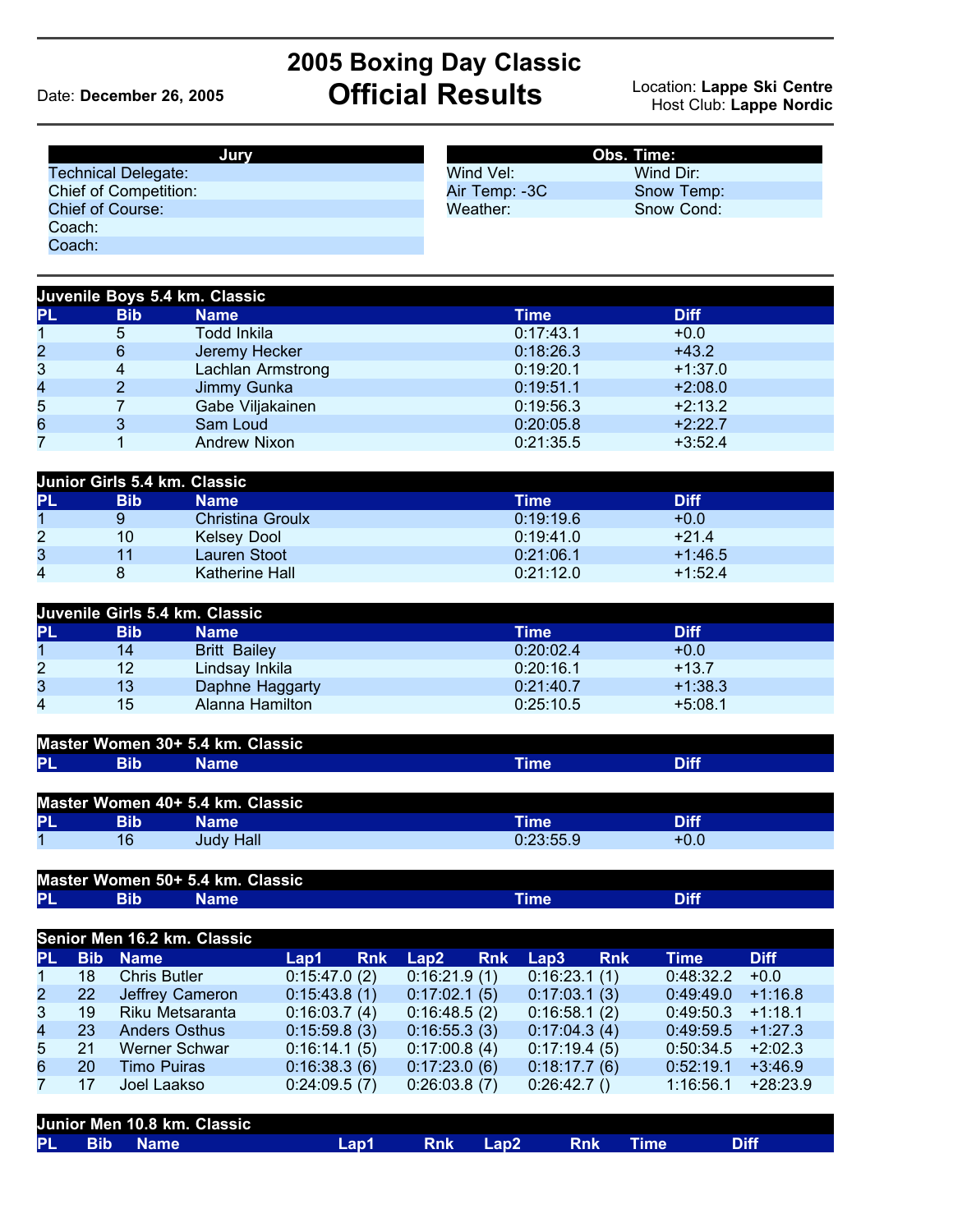|  | 1 24 Greg Field |  | $0:16:53.0$ (1) $0:18:57.6$ (1) $0:35:50.7$ |  |  |
|--|-----------------|--|---------------------------------------------|--|--|

|              |            | Junior Boys 10.8 km. Classic |           |            |           |            |           |             |
|--------------|------------|------------------------------|-----------|------------|-----------|------------|-----------|-------------|
| PL           | <b>Bib</b> | <b>Name</b>                  | Lap1      | <b>Rnk</b> | Lap2.     | <b>Rnk</b> | Time      | <b>Diff</b> |
|              | 25         | Michael Somppi               | 0:16:43.5 | (1)        | 0:17:36.5 | (1)        | 0:34:20.1 | $+0.0$      |
| $\mathbf{2}$ | 28         | Brayden Jaspers              | 0:16:51.0 | (3)        | 0:17:37.3 | (2)        | 0:34:28.3 | $+8.2$      |
| 3            | 26         | <b>Scott Sullivan</b>        | 0:16:49.6 | (2)        | 0:18:16.0 | (3)        | 0:35:05.7 | $+45.6$     |
| 4            | 27         | <b>Travis Comeau</b>         | 0:17:21.7 | (4)        | 0:19:11.7 | (4)        | 0:36:33.5 | $+2:13.4$   |

|           | Master Men 30+ 10.8 km. Classic |             |                 |            |                   |            |           |        |  |
|-----------|---------------------------------|-------------|-----------------|------------|-------------------|------------|-----------|--------|--|
| <b>PL</b> | N BibN                          | <b>Name</b> | Lap1            | <b>Rnk</b> | Lan2 <sup>1</sup> | <b>Rnk</b> | Time      |        |  |
|           | 29                              | Kris Osthus | $0:20:31.6$ (1) |            | 0:22:00.4         |            | 0:42:32.1 | $+0.0$ |  |

|    | Master Men 40+ 10.8 km. Classic |               |           |            |           |            |           |             |  |  |
|----|---------------------------------|---------------|-----------|------------|-----------|------------|-----------|-------------|--|--|
| PL | <b>Bib</b>                      | <b>Name</b>   | Lap1.     | <b>Rnk</b> | Lap2      | <b>Rnk</b> | Time      | <b>Diff</b> |  |  |
|    | 30                              | Paul Inkila   | 0:17:52.2 | (1)        | 0:18:50.8 | (1)        | 0:36:43.0 | $+0.0$      |  |  |
| 2  | 32                              | Frank Lukai   | 0:19:29.2 | (2)        | 0:20:21.0 | (2)        | 0:39:50.2 | $+3:07.2$   |  |  |
|    | 31                              | Jack Haggarty | 0:26:23.6 | (3)        | 0:28:26.2 | (3)        | 0:54:49.8 | $+18:06.8$  |  |  |

|                | Master Men 50+ 10.8 km. Classic |                    |           |            |           |            |               |             |  |  |
|----------------|---------------------------------|--------------------|-----------|------------|-----------|------------|---------------|-------------|--|--|
| PL             | <b>Bib</b>                      | <b>Name</b>        | Lap1      | <b>Rnk</b> | Lap2.     | <b>Rnk</b> | Time <b>\</b> | <b>Diff</b> |  |  |
|                | 33                              | <b>Brian Berry</b> | 0:20:21.8 | (1)        | 0:21:22.7 |            | 0.41:44.5     | $+0.0$      |  |  |
| $\overline{2}$ | 36                              | Eraldo Panizza     | 0:21:36.5 | (2)        | 0:21:54.4 | (2)        | 0:43:31.0     | $+1:46.5$   |  |  |
| 3              | 35                              | Jim Cameron        | 0:21:36.5 | (2)        | 0:22:45.6 | (3)        | 0:44:22.2     | $+2:37.7$   |  |  |
| 4              | 34                              | Iain Mettam        | 0:26:44.5 | (4)        | 0:29:20.4 | (4)        | 0:56:05.0     | $+14:20.5$  |  |  |

|                | Senior Women 10.8 km. Classic |                      |           |            |           |            |           |             |  |  |
|----------------|-------------------------------|----------------------|-----------|------------|-----------|------------|-----------|-------------|--|--|
| PL             | <b>Bib</b>                    | <b>Name</b>          | Lap1      | <b>Rnk</b> | Lap2      | <b>Rnk</b> | Time      | <b>Diff</b> |  |  |
|                | 40                            | <b>Brook Latimer</b> | 0:18:12.8 | (1)        | 0:19:05.5 | $\sim$ (1) | 0:37:18.4 | $+0.0$      |  |  |
| $\overline{2}$ | 37                            | Rena Bode            | 0:18:53.4 | (2)        | 0:19:55.0 | (2)        | 0:38:48.4 | $+1:30.0$   |  |  |
|                | 38                            | Jill Maepea          | 0:21:17.1 | (3)        | 0:22:26.6 | (3)        | 0:43:43.7 | $+6:25.3$   |  |  |

| Junior Women 10.8 km. Classic |            |                   |           |            |                              |            |             |        |  |
|-------------------------------|------------|-------------------|-----------|------------|------------------------------|------------|-------------|--------|--|
| <b>PL</b>                     | <b>Bib</b> | <b>Name</b>       | Lap1.     | <b>Rnk</b> | $\mathsf{L}$ an $\mathsf{L}$ | <b>Rnk</b> | <b>Time</b> |        |  |
|                               | 39         | <b>Berit Dool</b> | 0:19:49.6 |            | $0:21:00.5$ (1)              |            | 0:40:50.1   | $+0.0$ |  |

## **Boys 5 & Under 100m**

| -1            | Kai Meekis       | 31.9   |
|---------------|------------------|--------|
| $\mathcal{P}$ | Kurtis Halvorson | 41.3   |
| 3             | Max Hollman      | 49.7   |
| 4             | Edwynn Schwar    | 2:54.2 |

## **Girls 5 & Under 100m**

| Tessa Schwar | 32.1   |
|--------------|--------|
| Hana Whalen  | 1:02.3 |

| Boys 6+7 0.7 km. Classic |            |                       |           |           |  |  |  |
|--------------------------|------------|-----------------------|-----------|-----------|--|--|--|
| IPL                      | <b>Bib</b> | Name                  | Time      | Diff      |  |  |  |
|                          |            | Andrew Freitag        | 0:03:42.7 | $+0.0$    |  |  |  |
| $\overline{2}$           |            | <b>Patrice Poulin</b> | 0:04:52.7 | $+1:10.0$ |  |  |  |
| 3                        |            | <b>Marshall Clark</b> | 0:05:54.2 | $+2:11.5$ |  |  |  |

|    | Girls 6+7 0.7 km. Classic |                |             |             |
|----|---------------------------|----------------|-------------|-------------|
| PI | Bib                       | Name           | <b>Time</b> | <b>Diff</b> |
|    |                           | Brenna Randall | 0:03:09.0   | $+0.0$      |